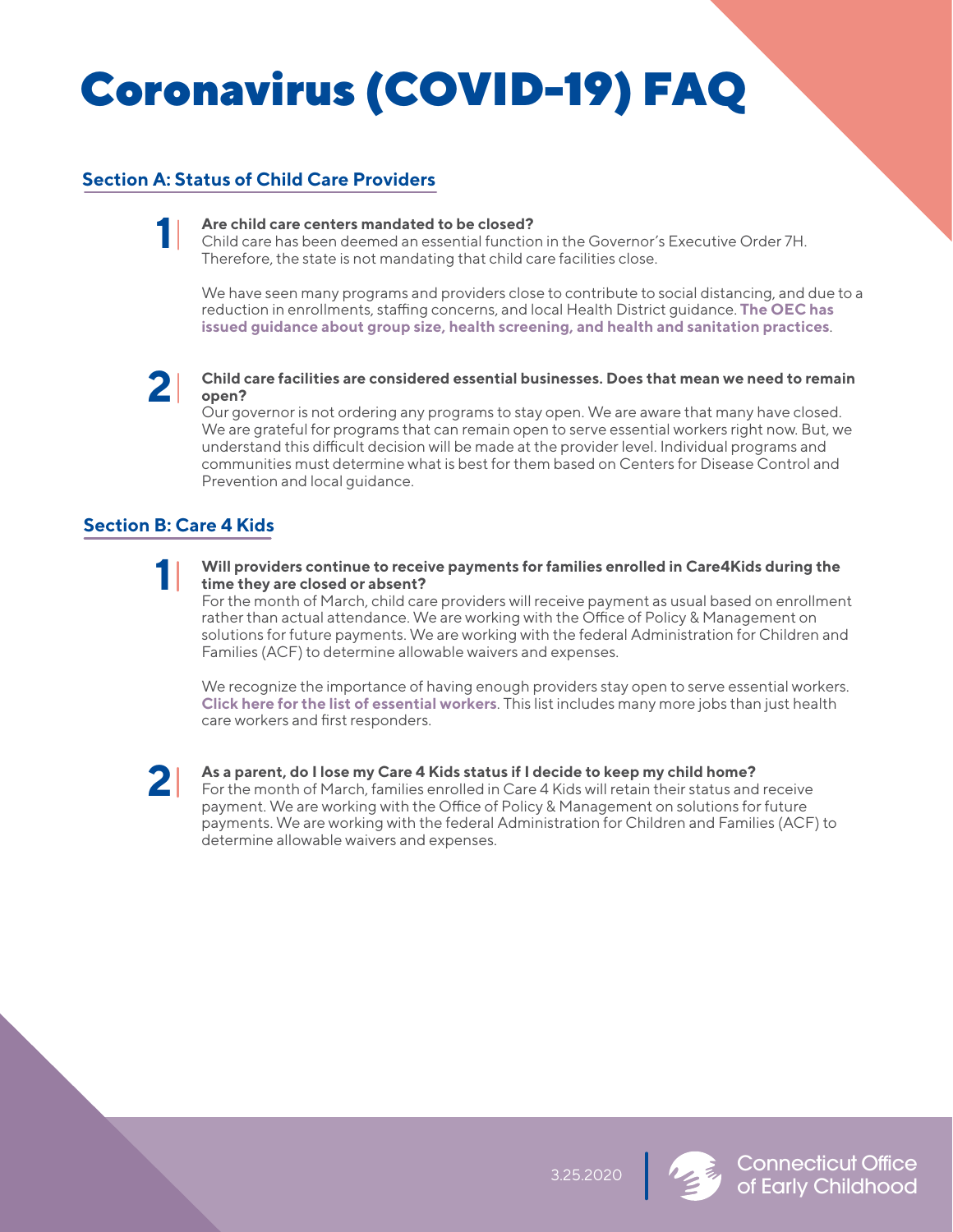# Coronavirus (COVID-19) FAQ

# **Section C: Family Child Care Homes**



### **What is happening with family child care home providers?**

The OEC is committed to all providers, and family child care homes are vitally important at this time. Family child care home providers are included in all of our discussions and plans and answers to questions Section A: 1 & 2 above apply to family child care. These facilities should follow OEC licensing requirements, particularly compliance with ratios. They should follow CDC guidance e.g., taking temperatures when children arrive, cleaning surfaces at least daily, and increasing washing your and the child's hands for at least 20 seconds with soap.



#### **Center-based and family child care homes need cleaning supplies. Can OEC help?**

Our top priority is keeping facilities, you, and the children in your care clean and safe. The OEC is working through the state's Emergency Operations Center to secure some supplies to keep you and the children you care for safe and healthy.

## **Section D: Parent Concerns**



**If my child care provider is now closed, but I still have to work, what do I do with my child?** We understand the concern around care for your child while you continue to work. If working from home and caring for your child is not feasible, please look to a trusted family member, friend, or neighbor who is not in a high-risk health category.



**If I am an essential worker and do not have child care, how do I find a facility that is open?** Essential workers who are not able to find care with trusted family members, friends or neighbors, may call 2-1-1 Child Care at 800-505-1000 to help find open and available spaces near your work or home. 2-1-1 Child Care is constantly surveying programs to know where there are openings for new children.

## **If I am a first responder or health care worker, how do I find child care?**



**4**

Healthcare workers and first responders who are not able to find trusted family, friends or neighbors for child care may call the 2-1-1 dedicated number (860)756-0864 for support. We are working in close collaboration with hospitals to provide child care support to their employees.

**In the event that my child care facility closes, are families still charged for enrollment?** Child care programs are small businesses in our communities. Each business has policies about tuition payments. In most cases, they address issues of program closure. For example, most center-based programs require families to pay when a family goes on vacation or if there is a snow day. This is often part of their business model. Programs do not lay off teachers when a family takes a week off, so tuition is critical to sustain a business.

Please consult the program's policy manual. Each licensed program has the responsibility to provide families with a payment policy per regulations.